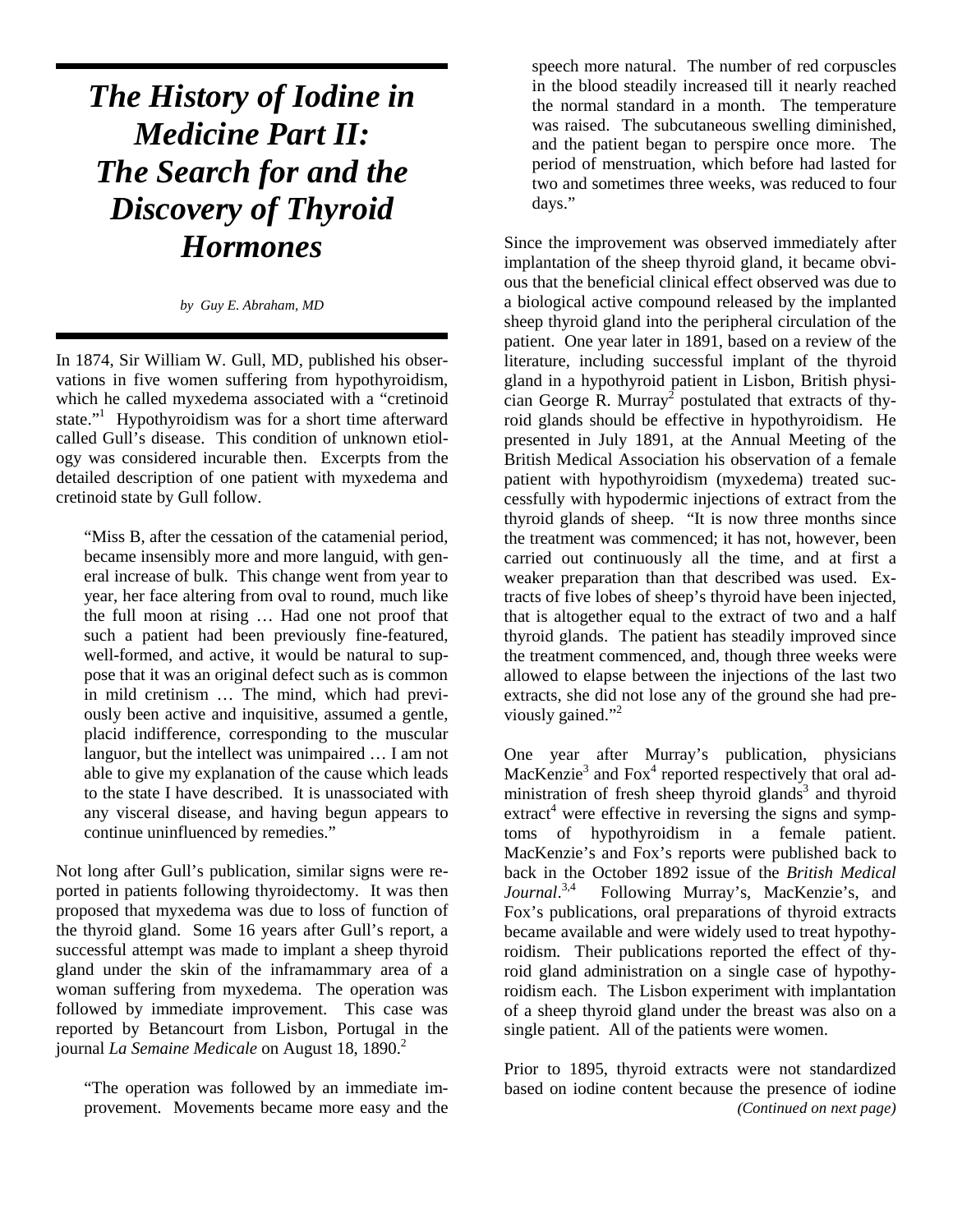in the active principle of the thyroid gland was not yet reported. Following Baumans' publication in 1895<sup>5</sup> reporting high concentrations of iodine tightly bound to proteins in extracts of the thyroid gland, thyroid extracts were standardized to contain 0.2% iodine in order to maintain equal potency of different preparations.

The popularity of thyroid extracts was not adversely affected by the introduction of thyroid hormones in the 1930s. Thyroid extracts continued to be prescribed by the majority of US physicians who claimed better response than with the use of the pure preparation of thyroxine. This trend was to change following a hoax perpetrated in 1963 with the goal of discouraging the use of thyroid extracts and therefore, making thyroxine the only eligible thyroid preparation for hypothyroidism. To quote Derry:<sup>6</sup> "By 1976 about half (52%) of the prescriptions written for thyroid hormone in the United States were for desiccated thyroid or other natural products. The best pharmacological authorities confirmed desiccated thyroid remains a remarkably clinically predictable and effective preparation which is well absorbed. The medical letter in 1973 maintained that desiccated thyroid had never been unreliable. The slight variations in the  $T_3$  levels mentioned by some are of little clinical significance. A large shipment to distributors in Europe and the United States in 1963 of what was supposed to be desiccated thyroid turned out to be tablets that contained iodine but no thyroid hormone. This was a hoax. Goodman and Gilman stated, 'This episode gave thyroid a bad name because several publications about the unreliability of thyroid appeared before the hoax was uncovered.' (1970) This hoax is the only record of desiccated thyroid being unreliable."

Timing and synchronization of iodophobic misinformation about iodine were evident in this situation. In 1969, Dr. Wolff from the National Institute of Health published his iodophobic misinformation titled, "Iodide goiter and the pharmacologic effects of excess iodide."<sup>6</sup> A year later, Goodman and Gillman (1970) publicized the fictitious so-called "several publications" confirming the unreliability of thyroid extracts. By the 1970s, thyroxine was the only acceptable treatment modality for hypothyroidism because, of course, the iodophobic domino effect of the 1948 Wolff-Chaikoff publication prevented physicians from supplementing their patients with iodine.<sup>7,8</sup> Keep in mind that the administration of thyroxine does not lift the brain fog of iodine deprivation.

In the late 1800s, the data available suggested that hypothyroidism was due to a deficiency of a substance secreted by the thyroid gland, and this biologically active substance was orally bioavailable. As previously mentioned, the iodine involvement in this thyroidal compound was not suspected until 1895, when Bauman reported large concentrations of protein-bound iodine in the thyroid gland. $5$  Based on his research, Bauman concluded that the active substance in the thyroid gland contains iodine. Afterward, the general medical consensus was that the active principle of the thyroid gland contains iodine, and as a consequence, the thyroid preparations were standardized to contain 0.2% iodine in order to obtain the same concentrations of the active thyroid principle, and therefore the same potency between different batches.

Bauman attempted unsuccessfully to hydrolyze thyroid proteins in order to isolate the active compound. It remained for Kendall,<sup>9</sup> from the Mayo Clinic, 19 years later to successfully hydrolyze thyroidal proteins with sodium hydroxide in alcohol. The hydrolysate could be separated into two groups — the first group contained compounds that were insoluble in acid, and the second group substances were soluble in acid. Further hydrolysis of the first group yielded a compound containing iodine that was further purified in a crystalline form containing 65% iodine. Clinical trials with these crystals in hypothyroid patients proved that it was the active principle. Kendall wrote: "In brief, the compound containing iodin, the presence of which, as a normal constituent of the thyroid, as foretold by Baumann 19 years ago, has been isolated in pure crystalline form, and further, it has been shown that this compound is the substance in the thyroid which is responsible for the physiologic activity of the gland."

Kendall called it "thyroxin", which became thyroxine in the 1930s at the same time "iodin" became iodine. Unfortunately, Kendall assigned the wrong structure: an indol with three atoms of iodine. "This work shows that it is the iodized indol that produces the physiologic activity. The actual amount of the crystalline iodin compound necessary to produce marked effect is exceedingly small."

In spite of the fact that Kendall assigned the wrong structure for L-thyroxine, his crystals possessed the correct structure and full biological activity. In the 1920s, Kendall's thyroxin became available to clinicians, but it was extremely expensive because of the labor involved. As an example, Kendall stated that three tons of thyroid glands yielded only 33 g of thyroxin, equivalent to approximately 100,000 daily doses.

In 1926, Harrington<sup>10</sup> from the University Medical School in London, England confirmed Kendall's find- *(Continued on next page)*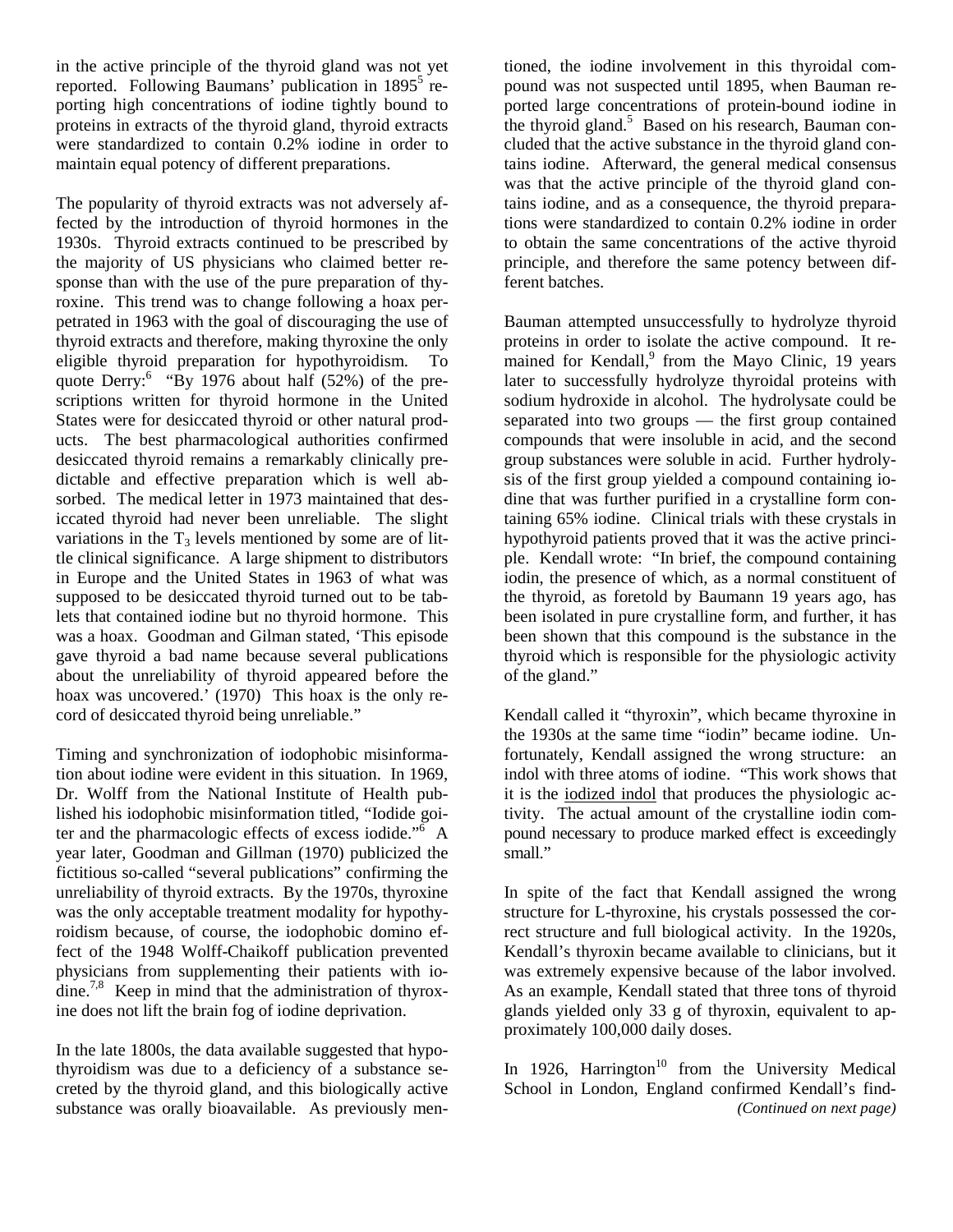ings and assigned the correct structure: thyronine with four atoms of iodine. Harrington did not have a high opinion of Kendall's chemical knowledge and his impossible formula: "Contained in this formula are several inherent chemical improbabilities, if not impossibilities, but it is perhaps not necessary to enter into the questions further here, since a careful study of Kendall's paper reveals that very slender nature of the evidence from which the formula is deduced."<sup>10</sup>

Thyroxine exists in two isomers: L-thyroxine, the naturally occurring form, and D-thyroxine. A racemic mixture is a preparation containing 50% L-thyroxine and 50% D-thyroxine. Harrington proceeded to synthesize thyroxine from iodinated thyrosine. Because of racemization, his preparation contains a mixture of L- and Dthyroxine. Since D-thyroxine possessed one-tenth the biological activity of the naturally occurring isomer, Lthyroxine, $11$  Harrington's D,L-thyroxine possessed half the potency of Kendall's L-thyroxine crystals.

In the late 1920s and early 1930s, both preparations became available to clinicians, Kendall's L-thyroxine crystallized from thyroid glands obtained at slaughter houses; and Harrington synthetic racemic mixture. Both preparations were called "thyroxin". No distinction was

made between the two preparations. This is a quote from a textbook of thyroidology published in 1932, making no distinction between the two forms of available thyroxine: "The treatment of hypothyroidism of any type consists merely in the substitution of thyroid extract for the deficient secretion. Any form of prepared gland or the active principle, thyroxin, may be used." $12$ 

The basal metabolic rate (BMR), developed by German physician Magnus-Levi in 1895,<sup>13</sup> was the gold standard for the first half of the  $20<sup>th</sup>$  century for assessing clinical response of hypothyroid patients to thyroid therapy. Regarding the dose of "thyroxin" needed to raise the BMR and alleviate the signs and symptoms of hypothyroidism, physicians using the racemic mixture reported an effective dosage twice as high as the dosages reported by those physicians using the L-thyroxine.

Another factor involved in the relatively high requirements of racemic and pure thyroxine — thyroidologists in the 1930s were unaware that the free-acid form of the thyroid hormone was not efficiently absorbed by the gastrointestinal tract. Because of low bioavailability, the free-acid form of thyroxine became clinically effective only with relatively high dosage, requiring up to 1 *(Continued on next page)* 

#### **Table 1**

## **The Chronological Sequence of Events during the Search for and the Discovery of Iodine-Containing Thyroid Hormones**

| 1890       | Hypothyroidism successfully treated with implant of sheep thyroid gland. <sup>2</sup>                                                                                                                                                                                                                                                            |
|------------|--------------------------------------------------------------------------------------------------------------------------------------------------------------------------------------------------------------------------------------------------------------------------------------------------------------------------------------------------|
| 1891-1892  | Hypothyroidism successfully treated with enteral and parenteral administration of thyroid glands and<br>thyroid extracts. <sup>2-4</sup>                                                                                                                                                                                                         |
| 1895       | Bauman measured large amounts of thyroidal iodine in an organic form firmly held as a constituent of<br>thyroidal proteins. He postulated that the active principle was an iodine-containing substance.<br>He<br>attempted unsuccessfully to hydrolyze thyroidal proteins in order to isolate the active principle. <sup>5</sup>                 |
| Late 1890s | Thyroid extracts standardized to contain 0.2% iodine in order to maintain equal potency between different<br>preparations.                                                                                                                                                                                                                       |
| 1915       | Kendall succeeded in hydrolyzing thyroid proteins into simpler constituents. Further purification yielded a<br>biologically active iodine-containing substance which was crystallized into a pure form. Kendall called this<br>crystallized product thyroxin. Unfortunately, Kendall assigned the wrong structure to this compound. <sup>9</sup> |
| 1926       | Harrington confirmed Kendall's findings. He assigned the correct structure: thyroxine with four atoms of<br>iodine. <sup>10</sup>                                                                                                                                                                                                                |
| 1927       | Harrington synthesized thyroxine from iodinated thyrosine. The end product was a racemic mixture of D-<br>and L-thyroxine. Since L-thyroxine is 10 times more potent than D-thyroxine, <sup>11</sup> the racemic mixture<br>possessed one-half the potency of L-thyroxine.                                                                       |
| 1949       | Chalmer published a procedure for the synthesis of pure (non-racemic) L-thyroxine from iodinated L-<br>thyrosine with a high yield of $26\%$ . <sup>14</sup>                                                                                                                                                                                     |
| 1952       | L-triiodothyronine (L-T <sub>3</sub> ), an intermediate in the synthesis of $T_4$ from diiodothyronine that is 3-4 times more<br>potent than L-T <sub>4</sub> (based on bioassays and basal metabolic rate), <sup>15-18</sup> is isolated. Synthesis of L-T <sub>3</sub> is also<br>achieved.                                                    |